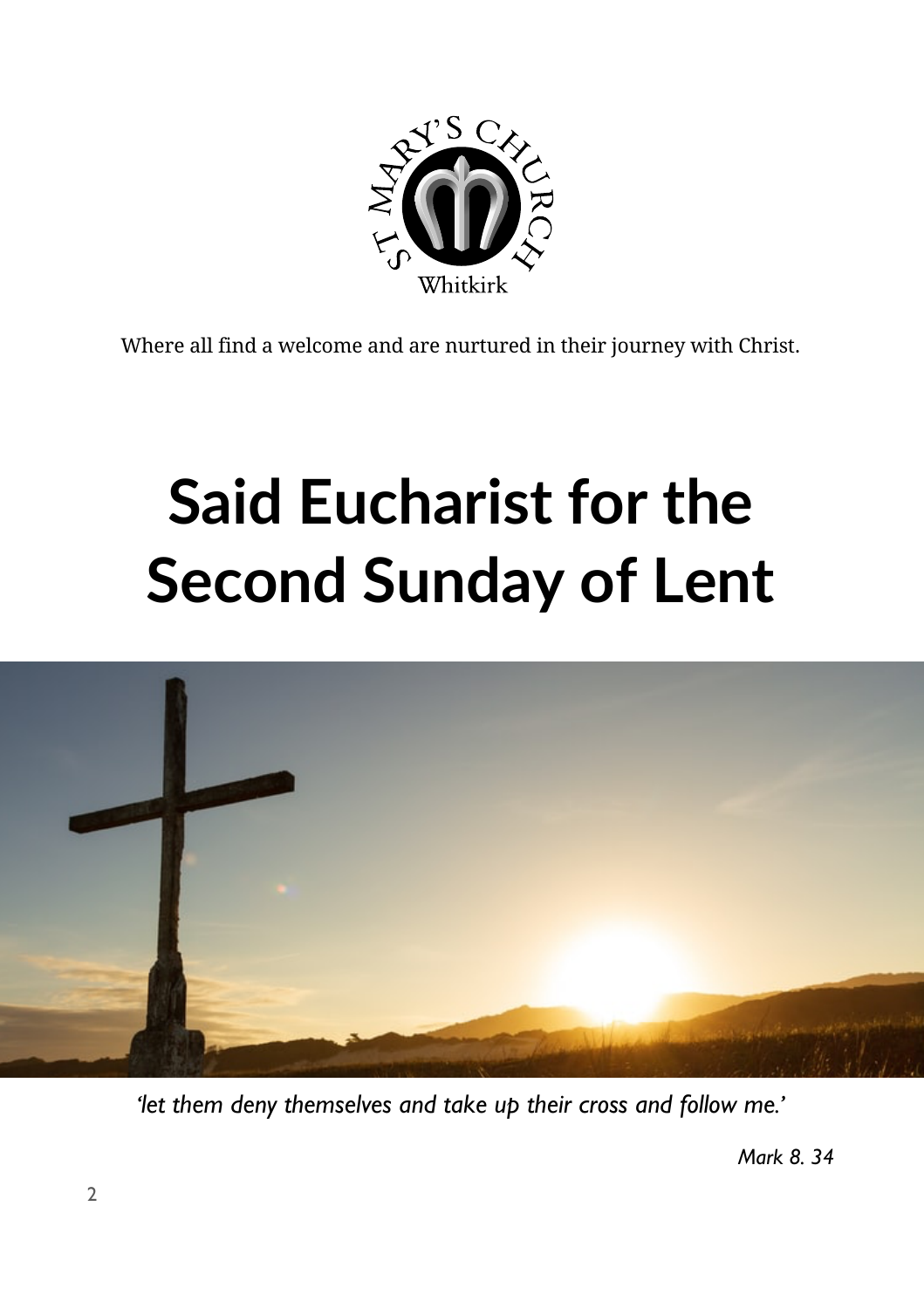# **The Gathering**

*Our worship begins at the sound of the bell as the sacred ministers enter, during which the introit hymn is sung.*

Be thou my vision, O Lord of my heart, be all else but naught to me, save that thou art, be thou my best thought in the day and the night, both waking and sleeping, thy presence my light.

Be thou my wisdom, be thou my true word be thou ever with me, and I with thee, Lord, be thou my great Father, and I thy true son, be thou in me dwelling, and I with thee one.

Be thou my breastplate, my sword for the fight, be thou my whole armour, be thou my true might, be thou my soul's shelter, be thou my strong tow'r, O raise thou me heavenward, great Pow'r of my pow'r.

Riches I heed not, nor man's empty praise, be thou my inheritance now and always, be thou and thou only the first in my heart, O Sovereign of heaven, my treasure thou art.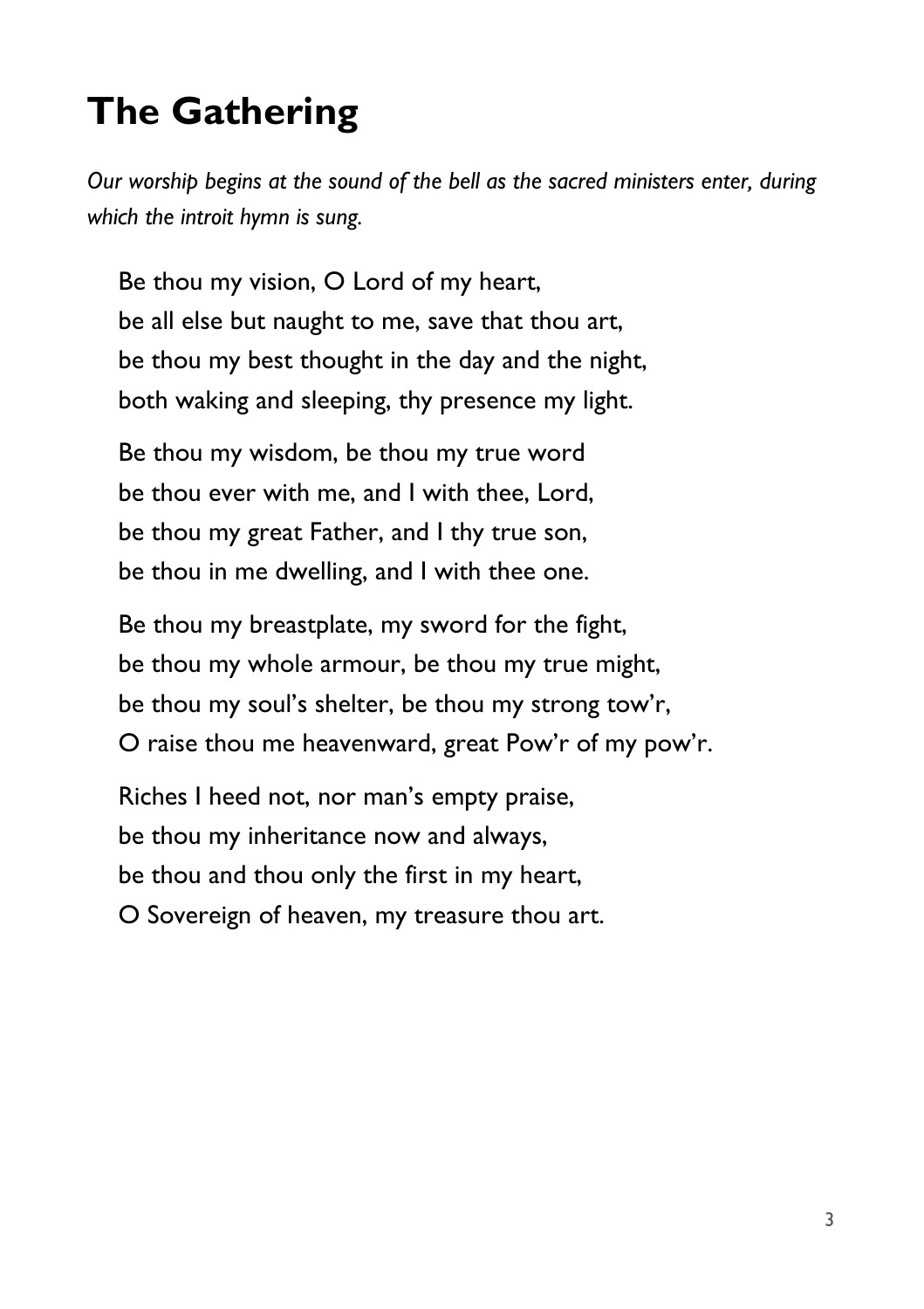High King of heaven, thou heaven's bright Sun, O grant me its joys after vict'ry is won, great Heart of my own heart, whatever befall, still be thou my vision, O Ruler of all.

> *Words: Irish (8th century) translated by Mary Byrne (1880-1931) and Eleanor Hull (1860-1935) Music: Irish traditional melody*

In the name of the Father, and of the Son, and of the Holy Spirit.

**Amen.**

# **The Greeting**

Grace, mercy and peace from God our Father and the Lord Jesus Christ be with you

**and also with you.**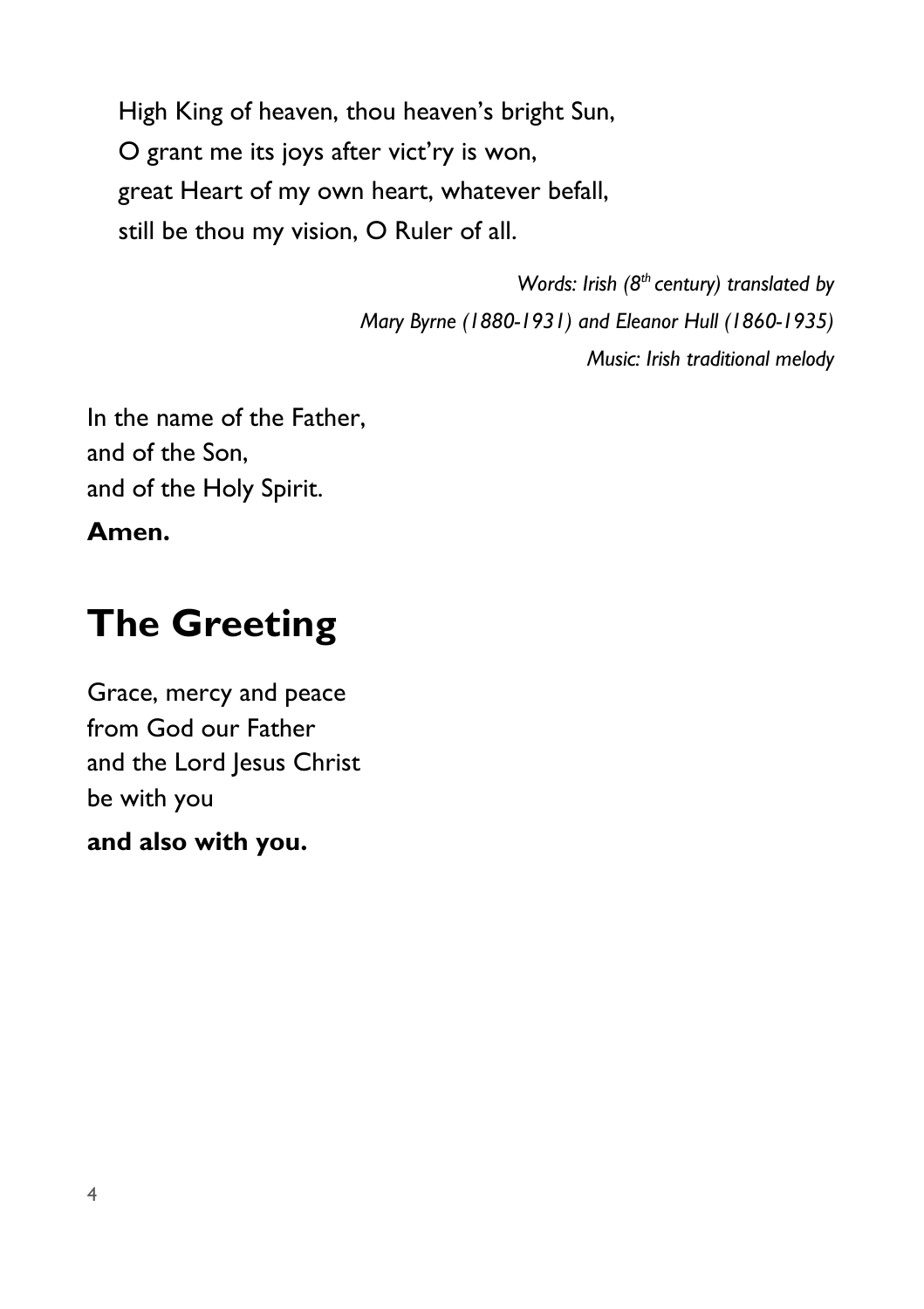# **Words of Welcome**

## **Prayers of Penitence**

Compassion and forgiveness belong to the Lord our God, though we have rebelled against him. let us then renounce our wilfulness and ask his mercy by confessing our sins in penitence and faith.

*Silence is kept.*

Lord, we have not loved you with our whole heart and mind and strength.

Lord, have mercy.

#### **Lord, have mercy.**

We have not loved our neighbours as ourselves, or seen you and served you in the least of your children.

Christ, have mercy.

#### **Christ, have mercy.**

We have not sought to have the mind of Christ, and we have grieved your Holy Spirit.

Lord, have mercy.

#### **Lord, have mercy.**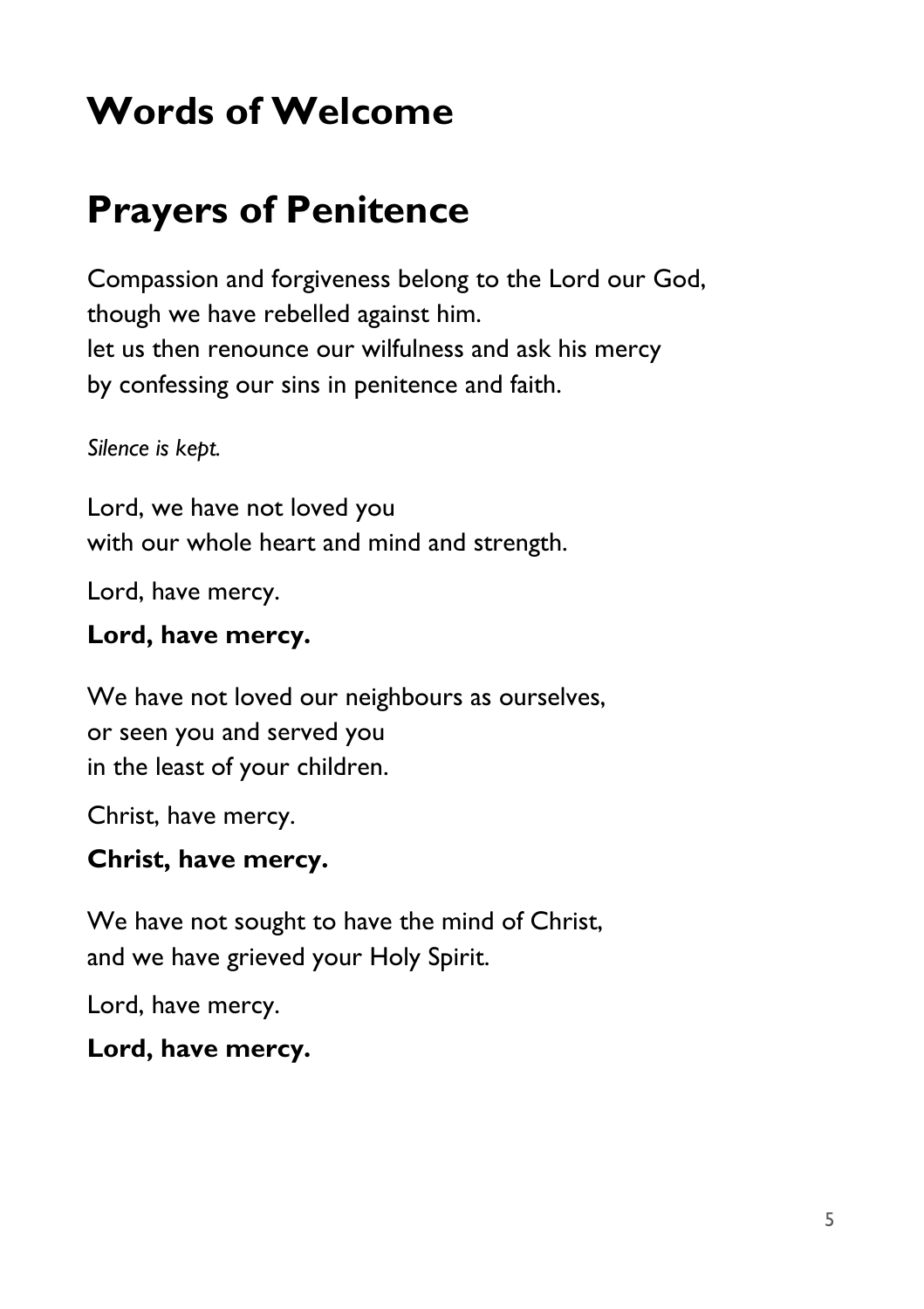#### *The president says*

May the God of love and power forgive you and free you from your sins, heal and strengthen you by his Spirit, and raise you to new life in Christ our Lord.

**Amen.**

# **The Collect**

*The president introduces a period of silent prayer with the words 'Let us pray'.*

Almighty God, you show to those who are in error the light of your truth, that they may return to the way of righteousness: grant to all those who are admitted into the fellowship of Christ's religion, that they may reject those things that are contrary to their profession, and follow all such things as are agreeable to the same; through our Lord Jesus Christ, who is alive and reigns with you, in the unity of the Holy Spirit, one God, now and for ever.

#### **Amen.**

# **The Liturgy of the Word**

A reading from the Book of Genesis.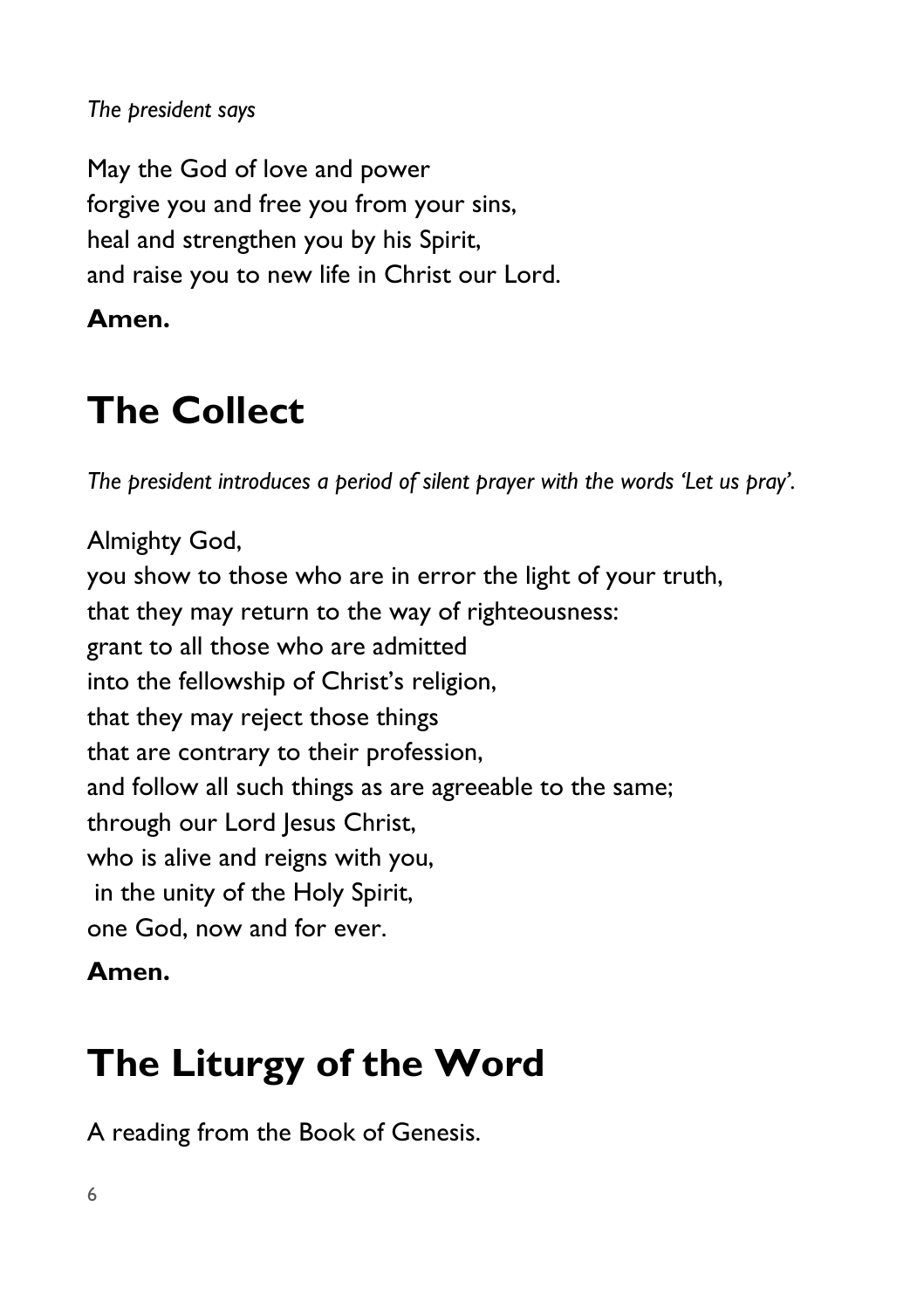When Abram was ninety-nine years old, the LORD appeared to Abram, and said to him, 'I am God Almighty; walk before me, and be blameless. And I will make my covenant between me and you, and will make you exceedingly numerous.' Then Abram fell on his face; and God said to him, 'As for me, this is my covenant with you: You shall be the ancestor of a multitude of nations. No longer shall your name be Abram, but your name shall be Abraham; for I have made you the ancestor of a multitude of nations. I will make you exceedingly fruitful; and I will make nations of you, and kings shall come from you. I will establish my covenant between me and you, and your offspring after you throughout their generations, for an everlasting covenant, to be God to you and to your offspring after you.'

God said to Abraham, 'As for Sarai your wife, you shall not call her Sarai, but Sarah shall be her name. I will bless her, and moreover I will give you a son by her. I will bless her, and she shall give rise to nations; kings of peoples shall come from her.

*Genesis 17: 1 – 7, 15 - 16*

This is the word of the Lord.

**Thanks be to God.**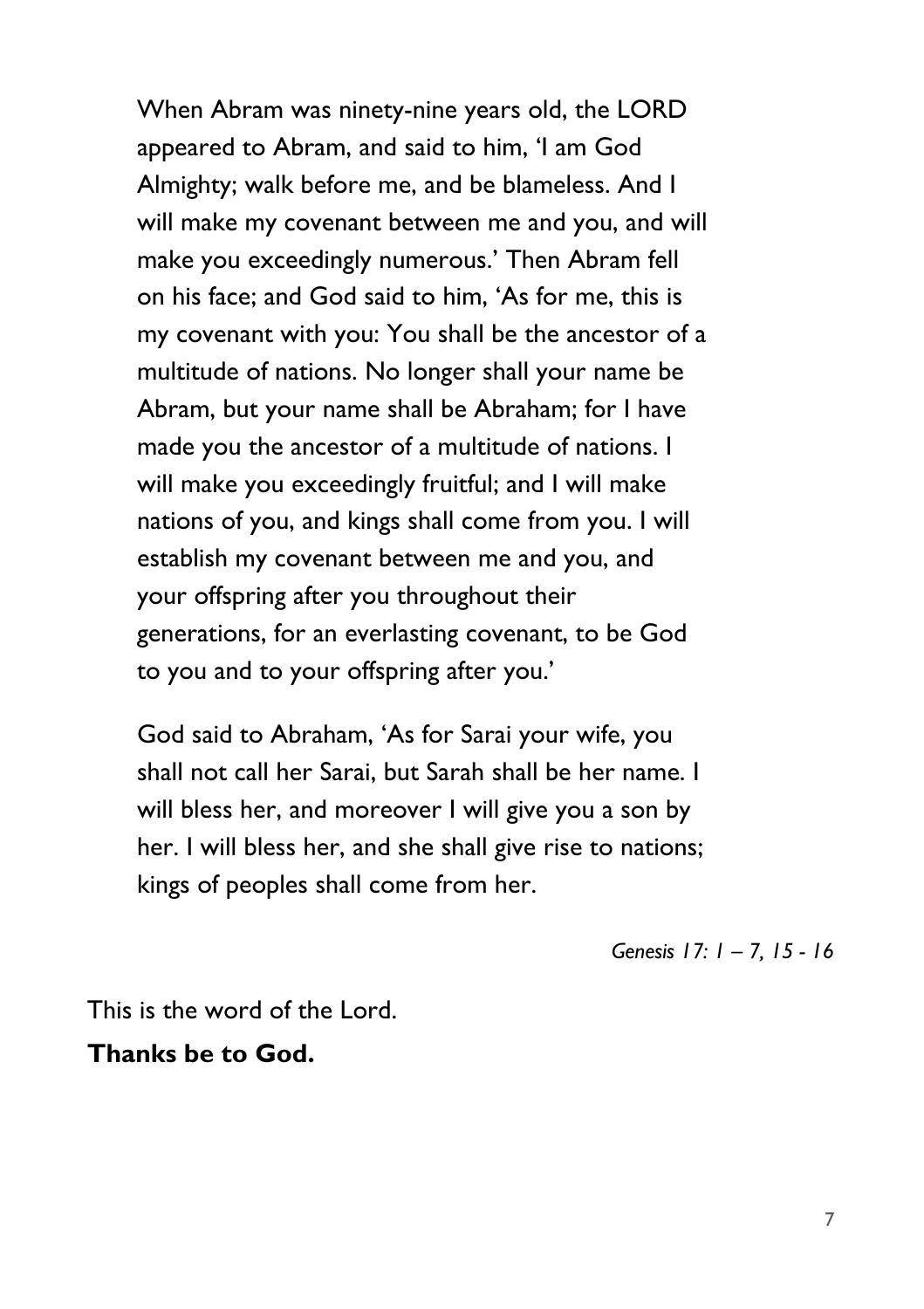# **Gospel Reading**

*An acclamation is sung to herald the Gospel.*

Praise to you, O Christ, King of eternal glory. The Lord is a great God, O that today you would listen to his voice. Harden not your hearts.

*cf Psalm 95.3,8*

#### **Praise to you, O Christ, King of eternal glory.**

Hear the Gospel of our Lord Jesus Christ according to Mark.

#### **Glory to you, O Lord.**

Jesus began to teach his disciples that the Son of Man must undergo great suffering, and be rejected by the elders, the chief priests, and the scribes, and be killed, and after three days rise again. He said all this quite openly. And Peter took him aside and began to rebuke him.

But turning and looking at his disciples, he rebuked Peter and said, 'Get behind me, Satan! For you are setting your mind not on divine things but on human things.'

He called the crowd with his disciples, and said to them, 'If any want to become my followers, let them deny themselves and take up their cross and follow me. For those who want to save their life will lose it,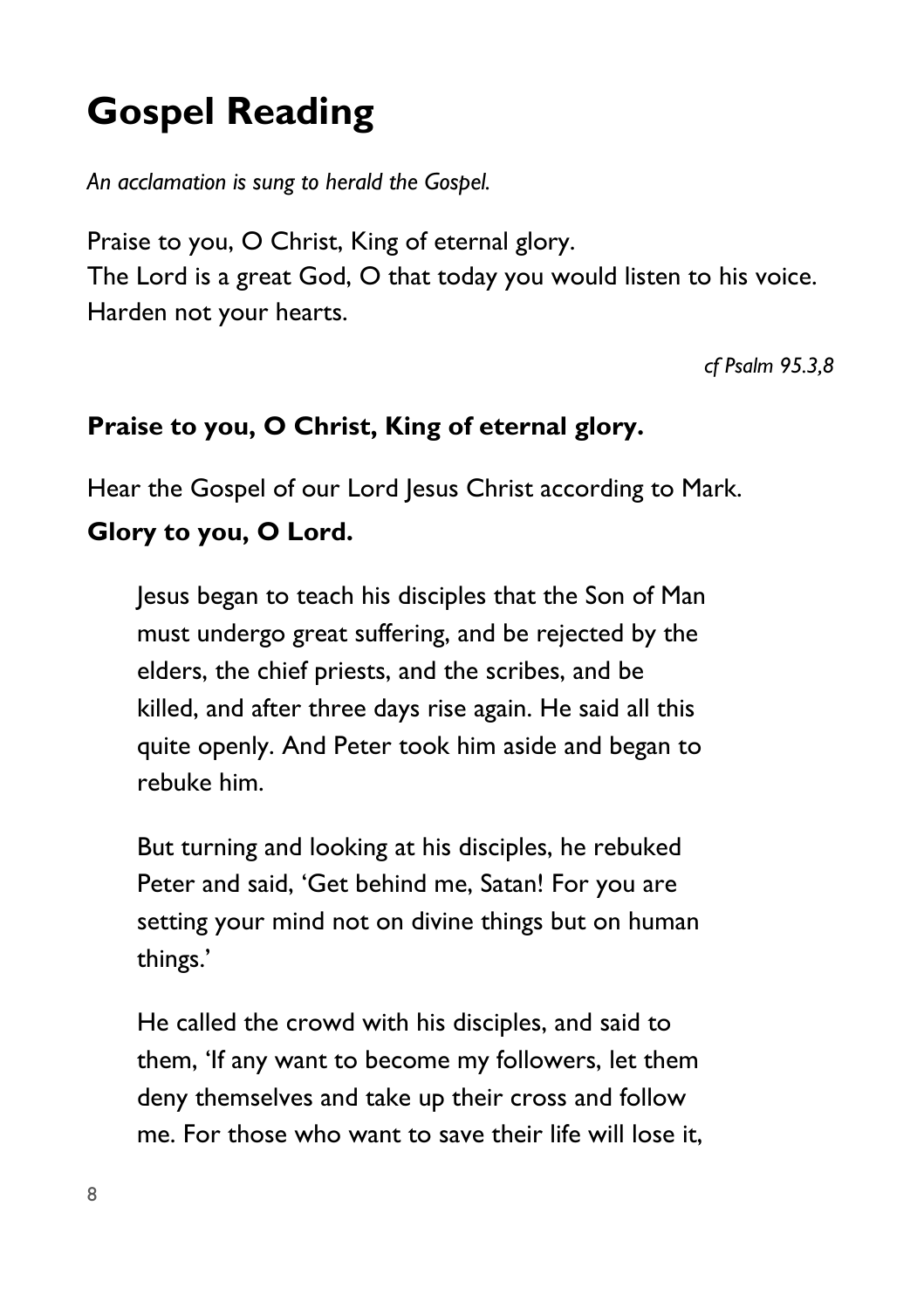and those who lose their life for my sake, and for the sake of the gospel, will save it. For what will it profit them to gain the whole world and forfeit their life? Indeed, what can they give in return for their life? Those who are ashamed of me and of my words in this adulterous and sinful generation, of them the Son of Man will also be ashamed when he comes in the glory of his Father with the holy angels.'

*Mark 8.31-end*

This is the Gospel of the Lord. **Praise to you, O Christ.**

### **Sermon**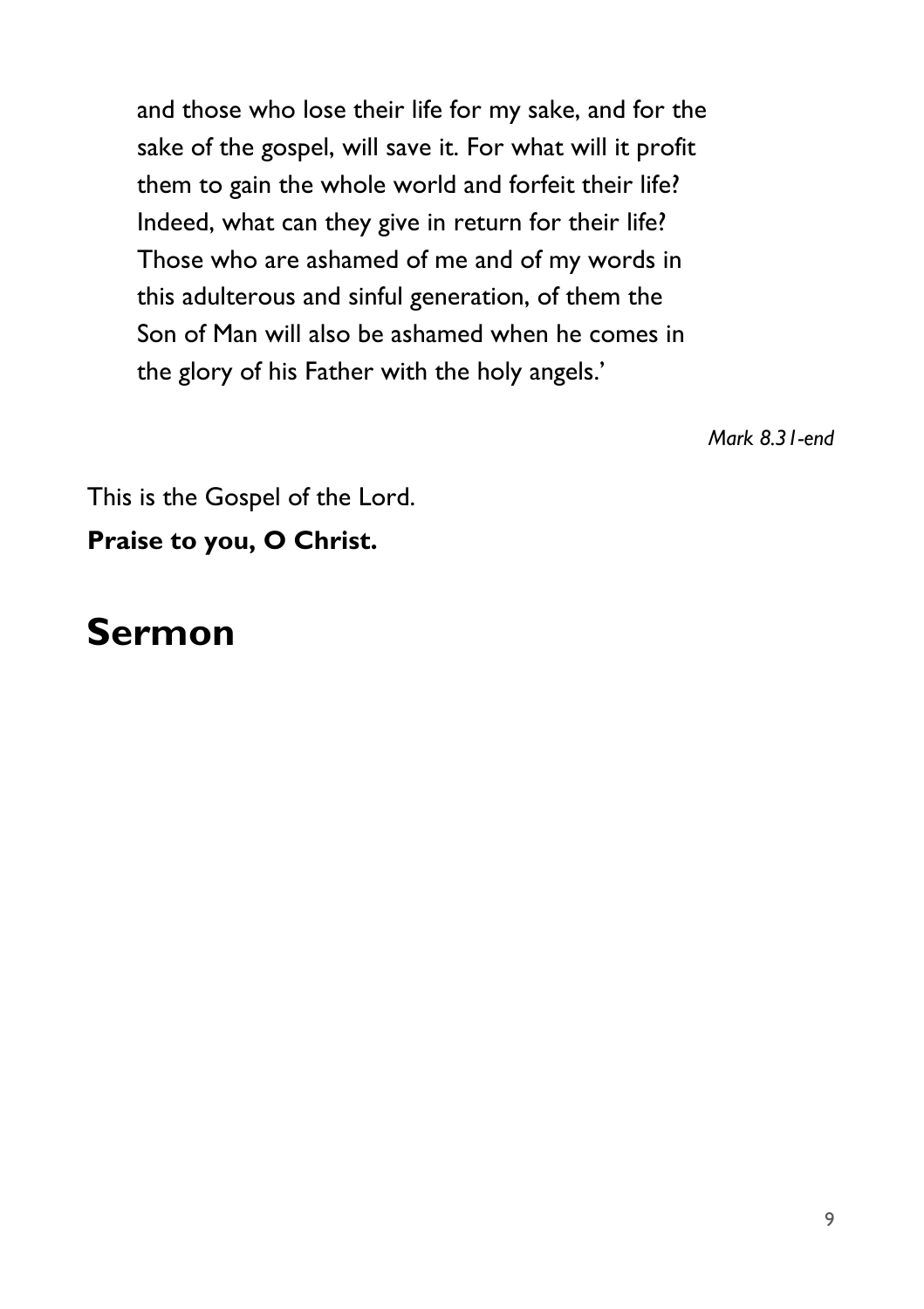# **Affirmation of Faith**

Let us affirm our faith in Jesus Christ the Son of God.

**Though he was divine, he did not cling to equality with God, but made himself nothing. Taking the form of a slave, he was born in human likeness. He humbled himself and was obedient to death, even the death of the cross. Therefore God has raised him on high, and given him the name above every name: that at the name of Jesus every knee should bow, and every voice proclaim that Jesus Christ is Lord, to the glory of God the Father. Amen.**

*cf Philippians 2.6-11*

## **Prayers of Intercession**

*The response to the bidding.*

Lord, in your mercy.

**Hear our prayer.**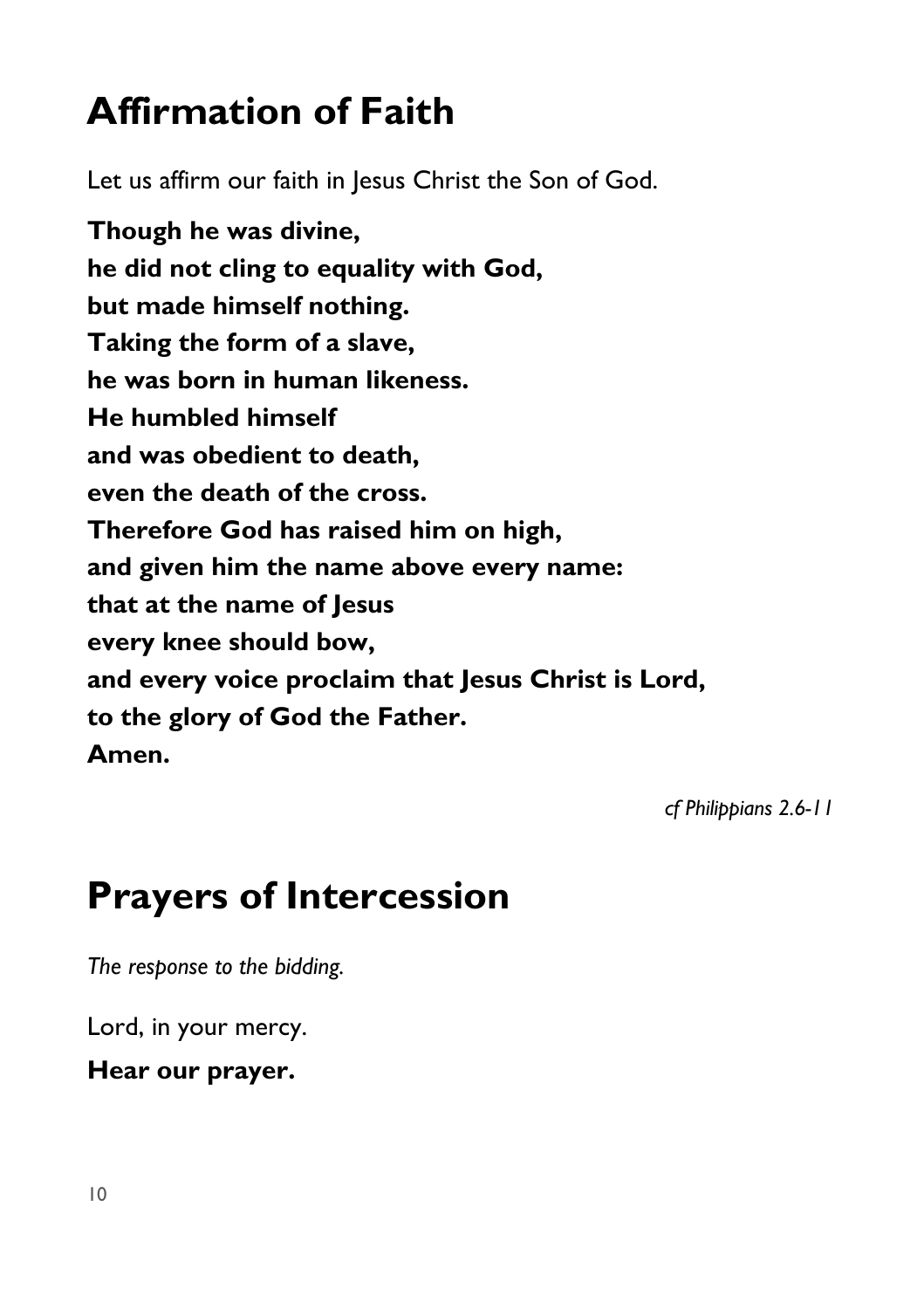*Then at the end.*

Merciful Father,

**Accept these prayers for the sake of your Son, Our Saviour Jesus Christ. Amen.**

# **The Liturgy of the Sacrament**

### **The Peace**

Since we are justified by faith, we have peace with God through our Lord Jesus Christ, who has given us access to his grace.

*Romans 5.1,2*

The peace of the Lord be always with you

**and also with you.**

### **Preparation of the Table**

*The table is prepared and bread and wine are placed upon it.*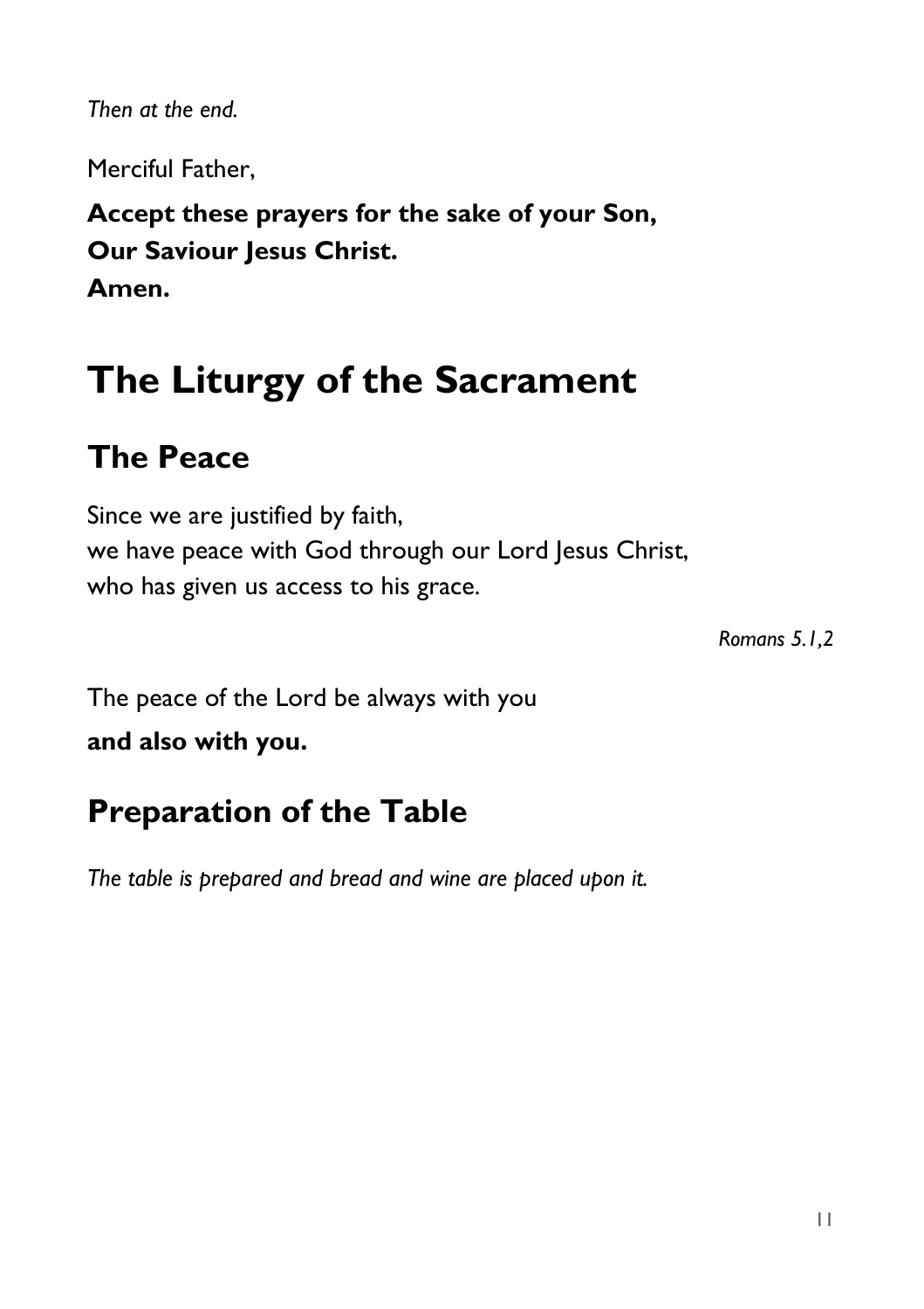#### *A Hymn is sung.*

Will you come and follow me if I but call your name? Will you go where you don't know, and never be the same? will you let my love be shown, will you let my name be known, will you let my life be grown in you, and you in me? Will you leave yourself behind if I but call your name? Will you care for cruel and kind, and never be the same? Will you risk the hostile stare should your life attract or scare, will you let me answer prayer in you, and you in me? Will you love the 'you' you hide if I but call your name? Will you quell the fear inside, and never be the same? Will you use the faith you've found to reshape the world around through my sight and touch and sound

in you, and you in me?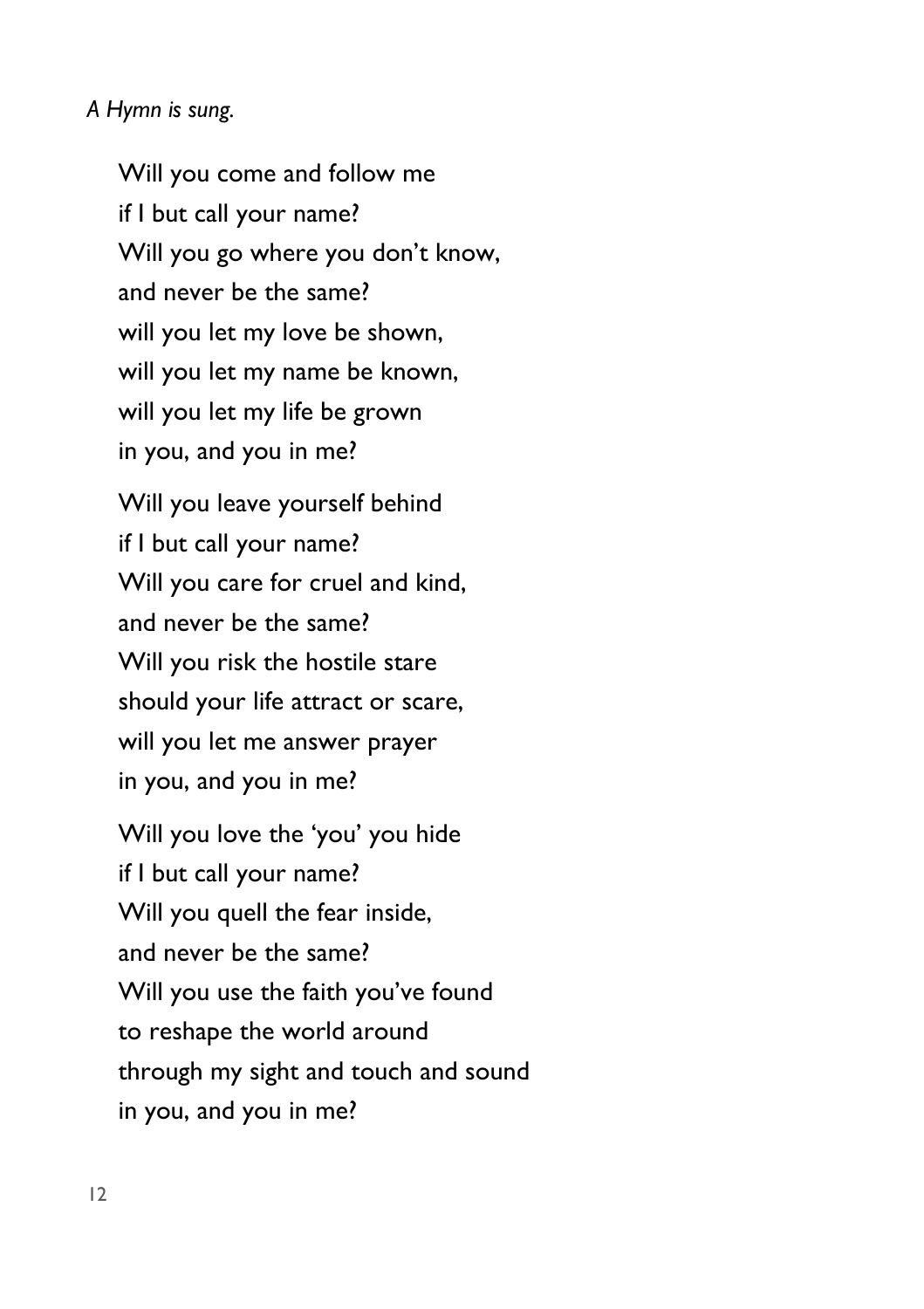Lord, your summons echoes true when you but call my name. Let me turn and follow you, and never be the same. In your company I'll go where your love and footsteps show. Thus I'll move and live and grow in you, and you in me.

> *Words: John Bell (b. 1949) and Graham Maule (1958-2019) Music: Scottish traditional melody arr. Christopher Tambling (1964- 2015)*

### **Taking of the Bread and Wine**

God of wisdom, may the light of your eternal Word, our Lord and Saviour Jesus Christ, lead us in holiness and guide us to glory; we ask this in his name.

#### **Amen.**

### **The Eucharistic Prayer**

The Lord is here.

#### **His Spirit is with us.**

Lift up your hearts.

#### **We lift them to the Lord.**

Let us give thanks to the Lord our God.

#### **It is right to give thanks and praise.**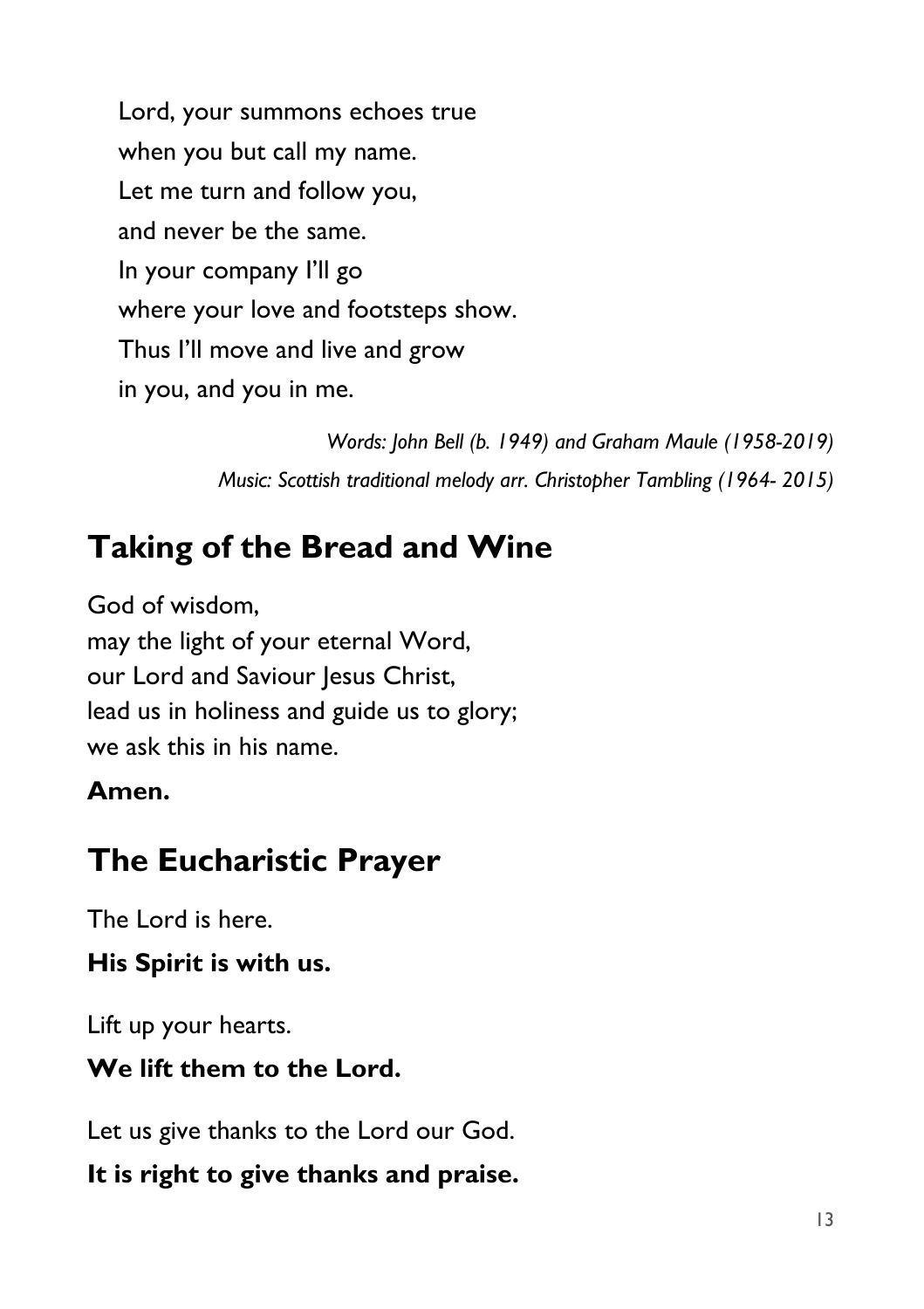It is indeed right and good to give you thanks and praise, almighty God and everlasting Father, through Jesus Christ your Son. For in these forty days you lead us into the desert of repentance that through a pilgrimage of prayer and discipline we may grow in grace and learn to be your people once again. Through fasting, prayer and acts of service you bring us back to your generous heart. Through study of your holy word you open our eyes to your presence in the world and free our hands to welcome others into the radiant splendour of your love. As we prepare to celebrate the Easter feast with joyful hearts and minds we bless you for your mercy and join with saints and angels for ever praising you and saying: **Holy, holy, holy Lord,**

**God of power and might, heaven and earth are full of your glory. Hosanna in the highest. Blessed is he who comes in the name of the Lord. Hosanna in the highest.**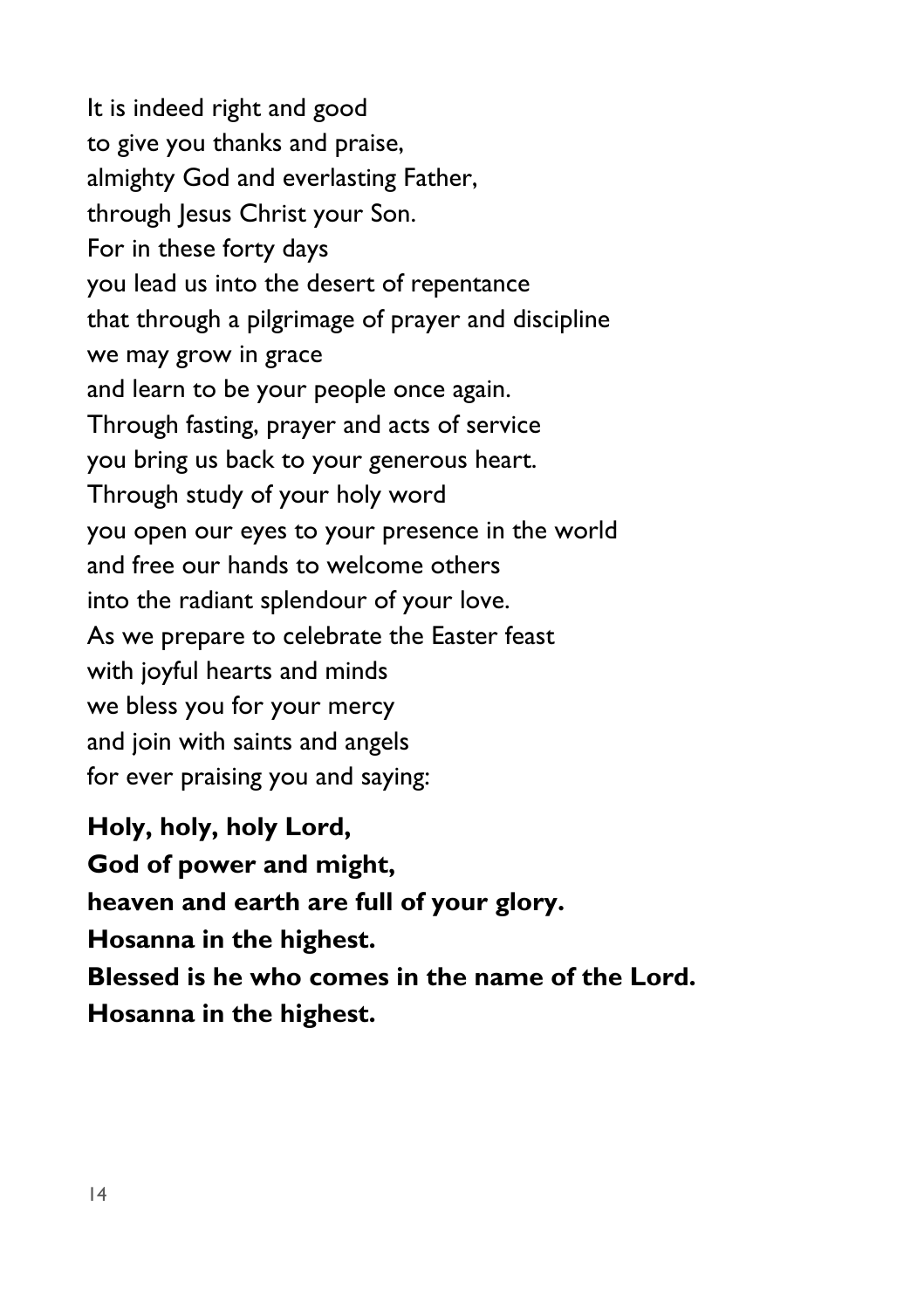We praise and bless you, loving Father, through Jesus Christ, our Lord; and as we obey his command, send your Holy Spirit, that broken bread and wine outpoured may be for us the body and blood of your dear Son.

On the night before he died he had supper with his friends and, taking bread, he praised you. He broke the bread, gave it to them and said: Take, eat; this is my body which is given for you; do this in remembrance of me.

When supper was ended he took the cup of wine. Again he praised you, gave it to them and said: Drink this, all of you; this is my blood of the new covenant, which is shed for you and for many for the forgiveness of sins. Do this, as often as you drink it, in remembrance of me.

So, Father, we remember all that Jesus did, in him we plead with confidence his sacrifice made once for all upon the cross. Bringing before you the bread of life and cup of salvation, we proclaim his death and resurrection until he comes in glory.

Great is the mystery of faith:

**Christ has died: Christ is risen: Christ will come again.**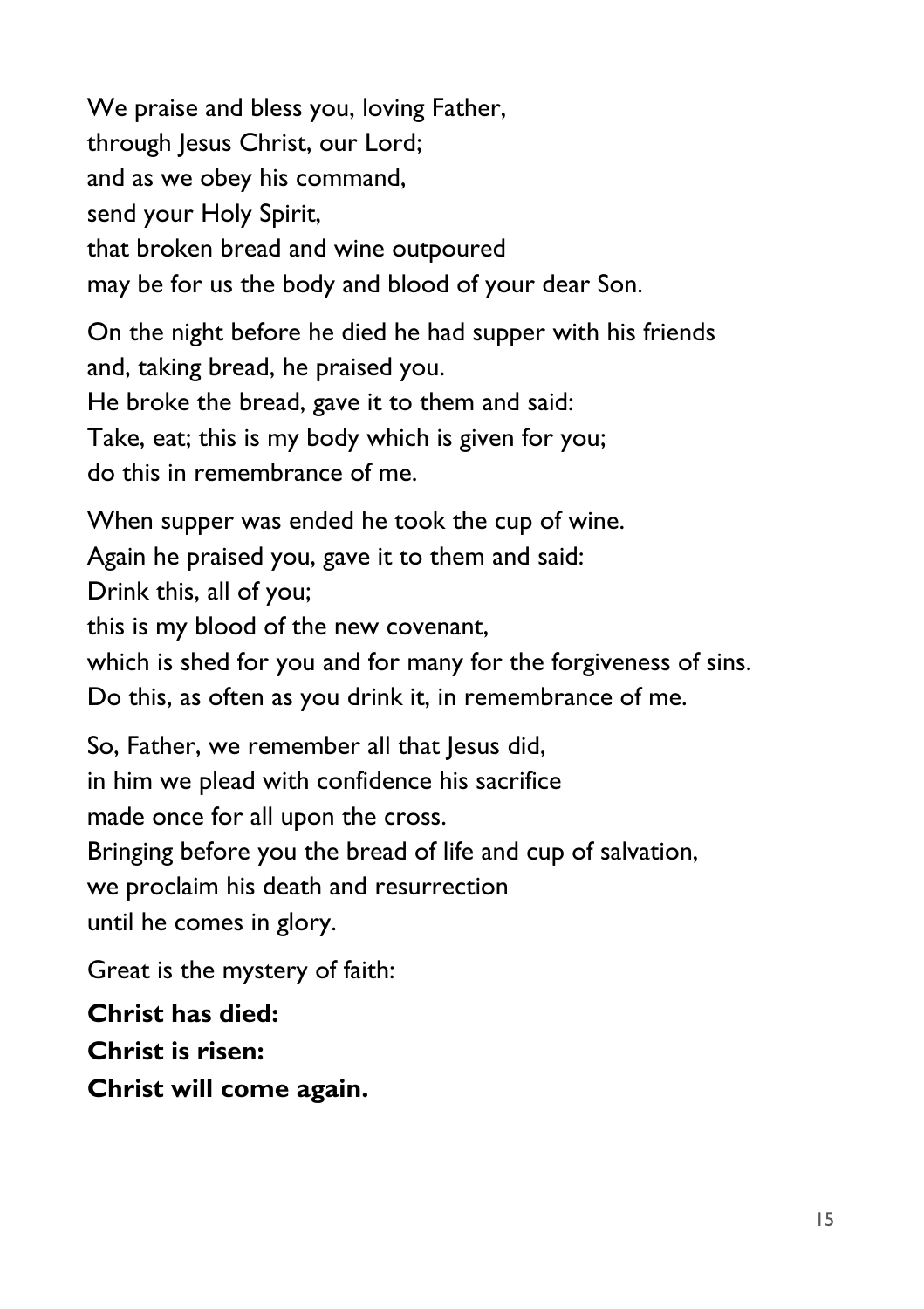Lord of all life, help us to work together for that day when your kingdom comes and justice and mercy will be seen in all the earth. Look with favour on your people, gather us in your loving arms and bring us with Blessed Mary and all the saints to feast at your table in heaven. Through Christ, and with Christ, and in Christ, in the unity of the Holy Spirit, all honour and glory are yours, O loving Father, for ever and ever.

#### **Amen.**

*Silence is kept.*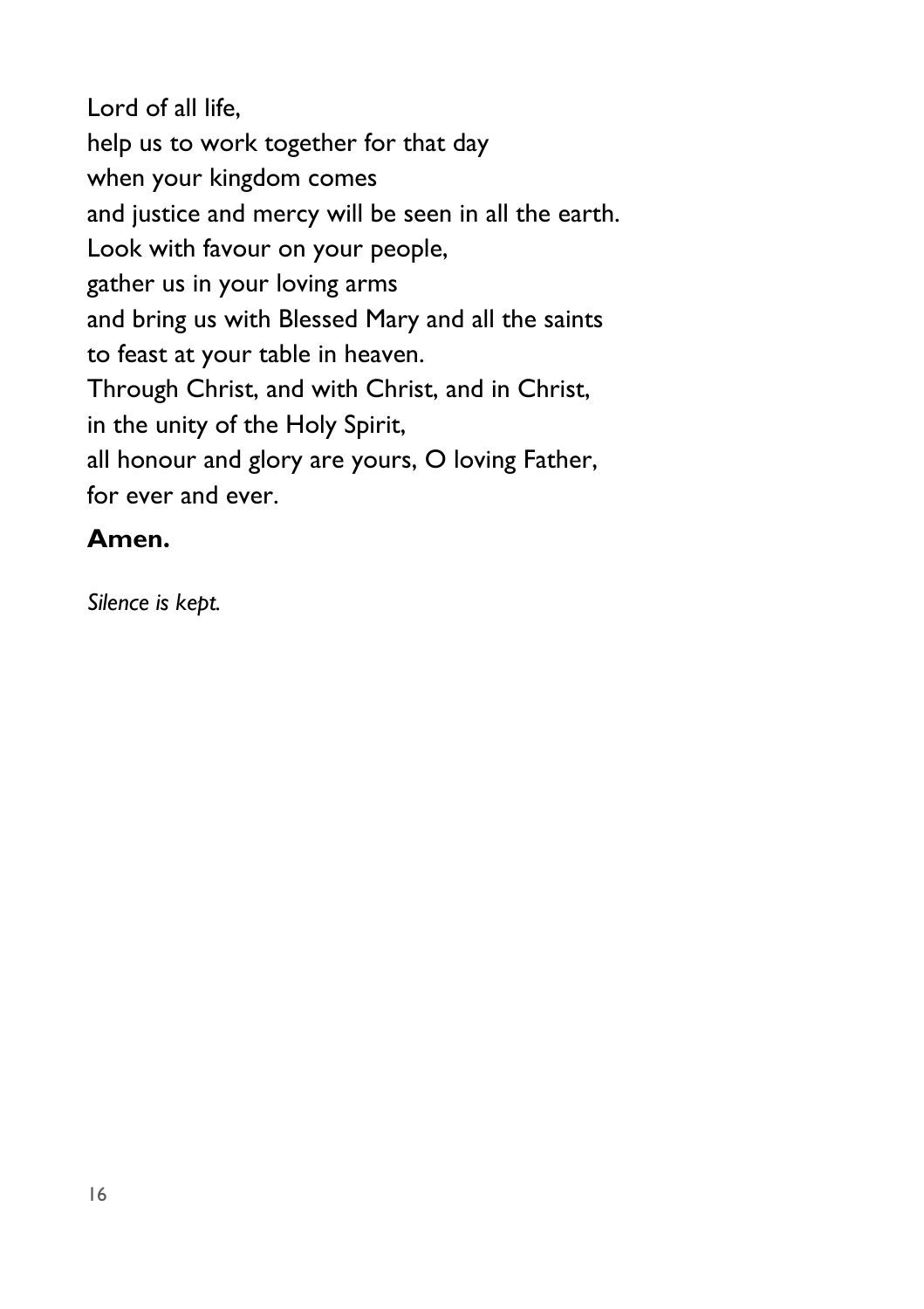### **The Lord's Prayer**

Let us pray with confidence as our Saviour has taught us.

**Our Father, who art in heaven, hallowed be thy name; thy kingdom come; thy will be done; on earth as it is in heaven. Give us this day our daily bread. And forgive us our trespasses, as we forgive those who trespass against us. And lead us not into temptation; but deliver us from evil. For thine is the kingdom, the power and the glory, for ever and ever. Amen.**

### **Breaking of the Bread**

*The president breaks the consecrated bread.*

Look, Jesus Christ, the Bread of Heaven, is broken for the life of the world.

### **Invitation to Communion**

The gifts of God for the people of God. **Jesus, Bread of Life Bread for the world Feed us with your presence.**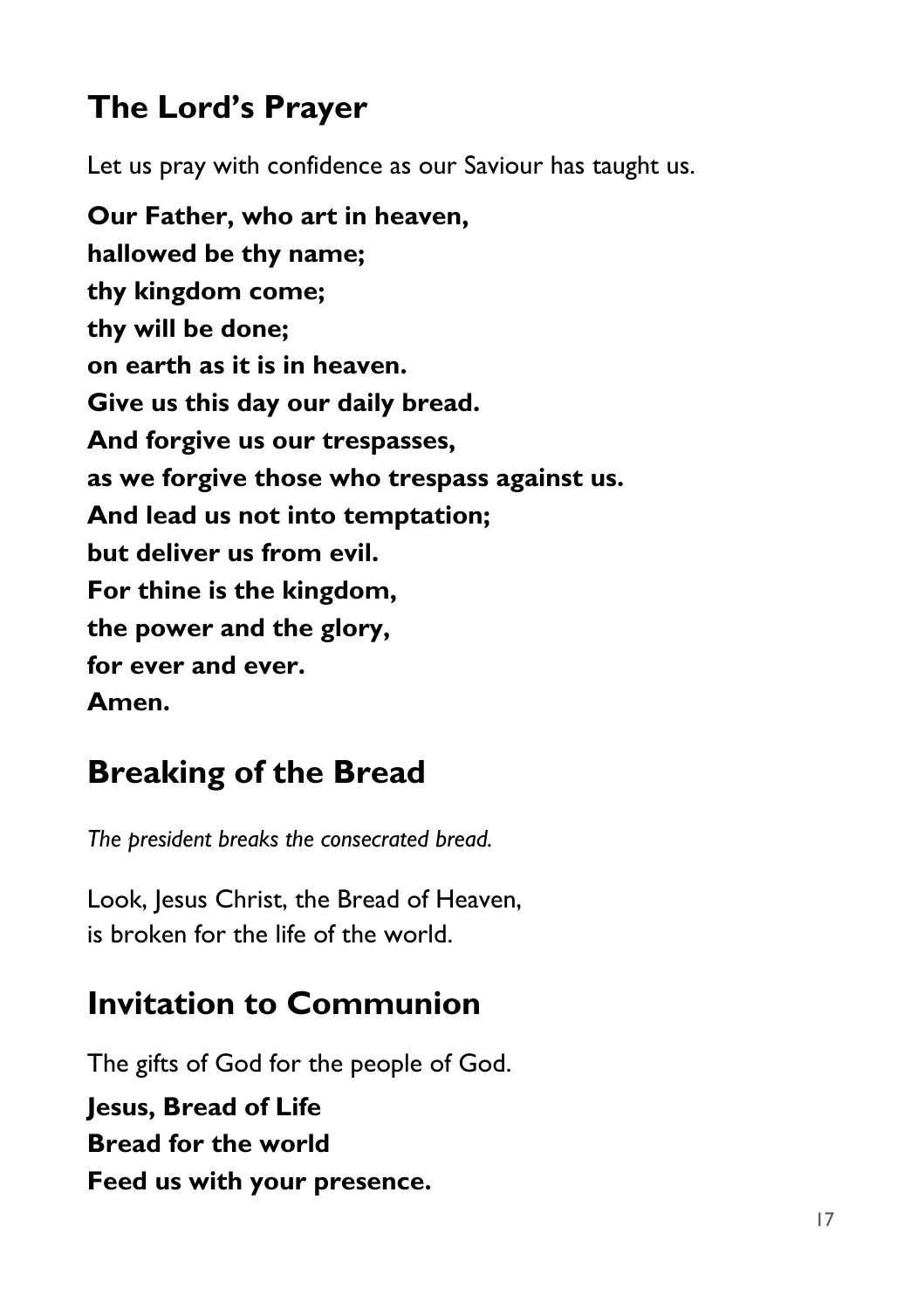*The president and people receive communion. At the giving of communion, the president receives communion in both kinds.*

*The words of distribution ("The body and blood of Christ, broken/shed for us all") are spoken to the congregation, and all who intend to receive reply with "Amen".*

*At the distribution, Holy Communion is administered without speaking. The consecrated bread is dropped into the hands of communicants. To reduce the risk of spreading any infection, communion will be in one kind (bread) only. This is still considered to be complete communion by the Church of England.*

*For those at home it might be helpful to use this prayer during the distribution.*

*Thanks be to you, Lord Jesus Christ, for all the benefits you have given me, for all the pains and insults you have borne for me. Since I cannot now receive you sacramentally, O most merciful redeemer, friend and brother, may I know you more clearly, love you more dearly, and follow you more nearly, day by day. Amen.*

*after the Prayer of St Richard of Chichester.*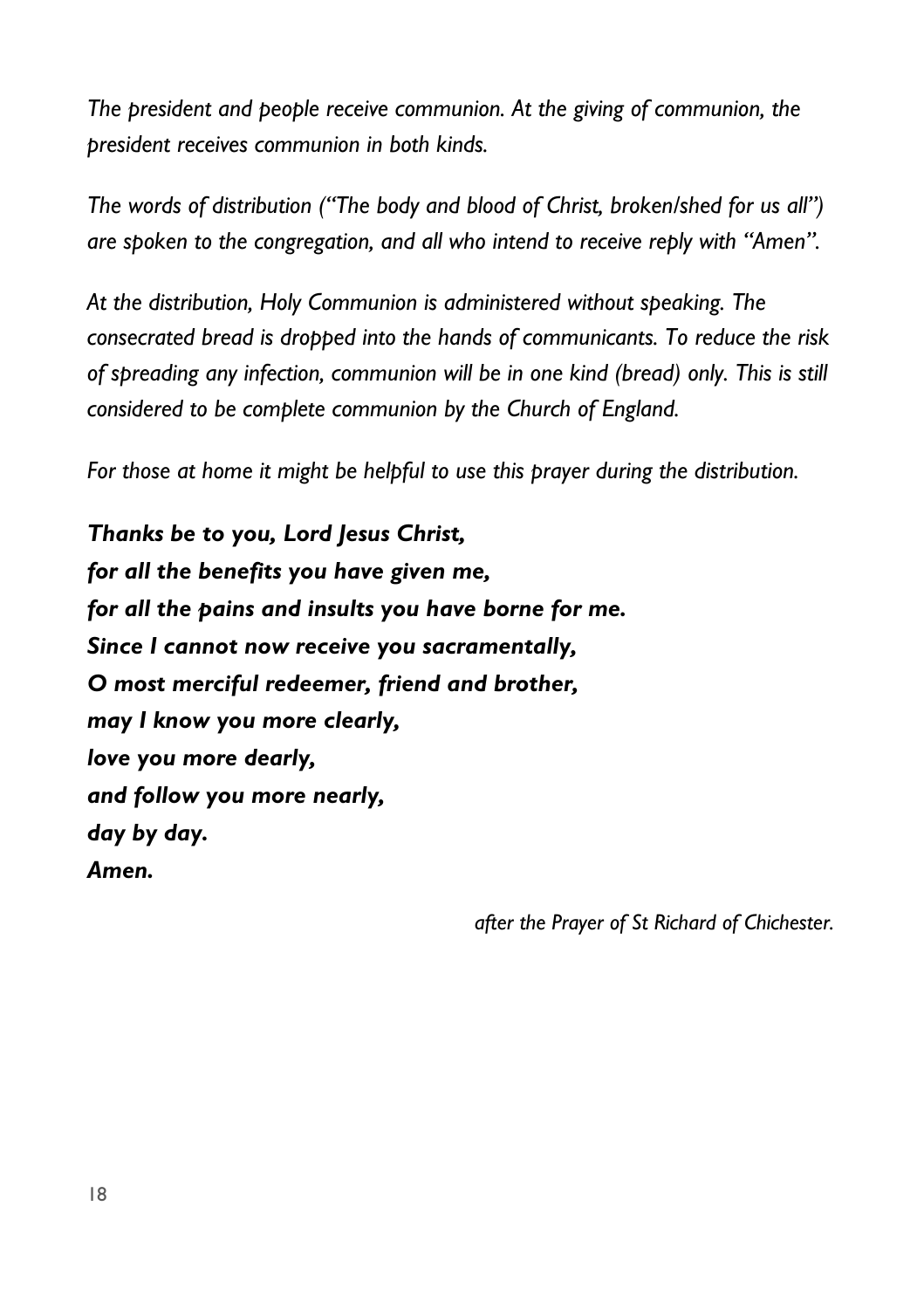### **The Post Communion Prayer**

*The president introduces a time of silent prayer with the words 'Let us pray'.*

Almighty God, you see that we have no power of ourselves to help ourselves: keep us both outwardly in our bodies, and inwardly in our souls; that we may be defended from all adversities which happen to the body, and from all evil thoughts which may assault and hurt the soul; through Jesus Christ our Lord.

#### **Amen.**

#### *A Hymn is sung.*

Praise to the Holiest in the height, and in the depth be praise; in all his words most wonderful, most sure in all his ways.

O loving wisdom of our God! when all was sin and shame. A second Adam to the fight, and to the rescue came.

O wisest love! that flesh and blood, which did in Adam fail, should strive afresh against the foe, should strive and should prevail.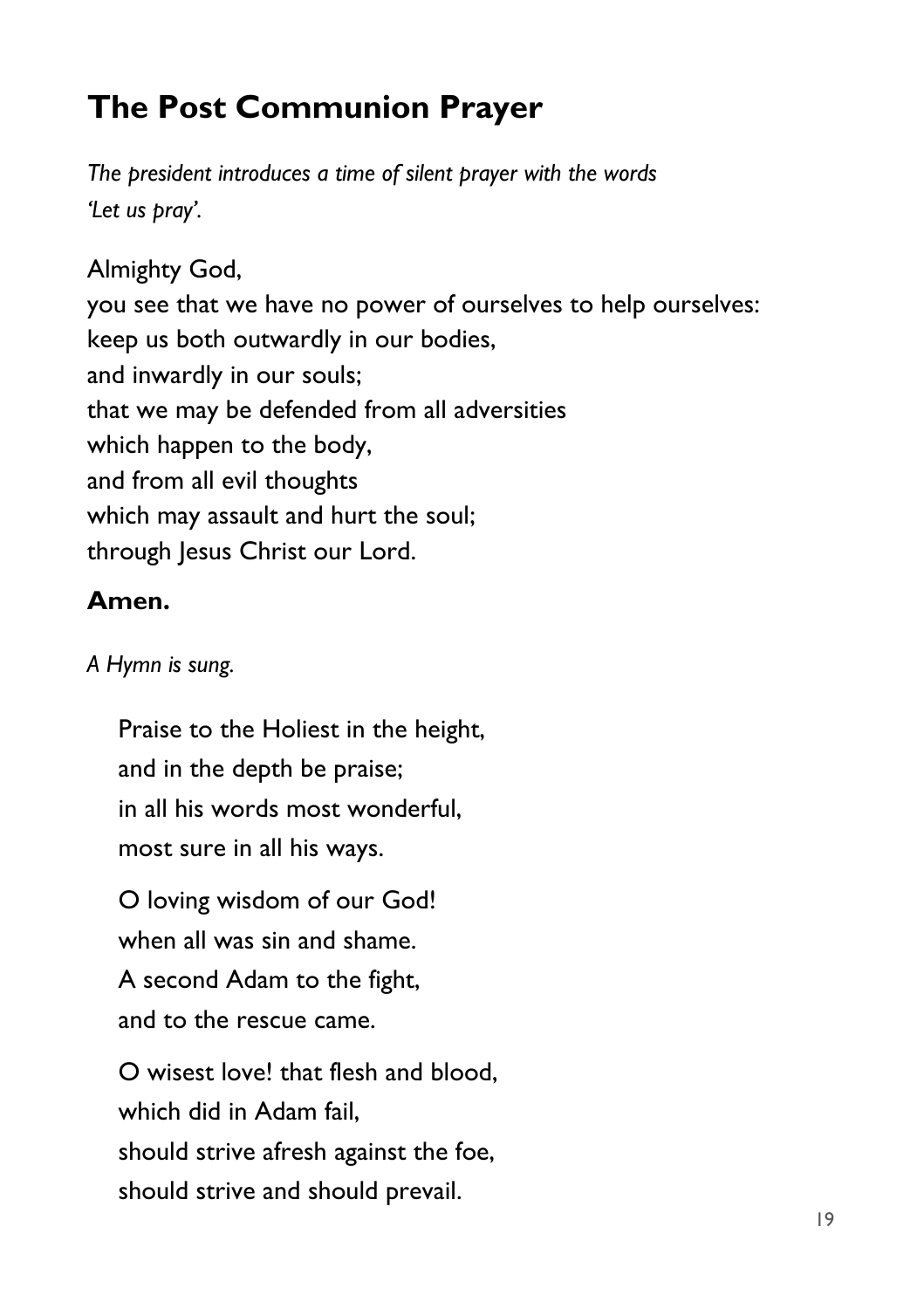And that a higher gift than grace should flesh and blood refine, God's presence and his very self, and essence all-divine.

And in the garden secretly, and on the cross on high, should teach his brethren, and inspire to suffer and to die.

Praise to the Holiest in the height, and in the depth be praise; in all his words most wonderful, most sure in all his ways.

> *Words: John Henry Newman (1801-1890) Music: John Bacchus Dykes (1823-1876)*

# **The Dismissal**

### **The Blessing**

Christ give you grace to grow in holiness, to deny yourselves, take up your cross, and follow him; and the blessing of God almighty, the Father, the Son, and the Holy Spirit, be among you and remain with you always.

#### **Amen.**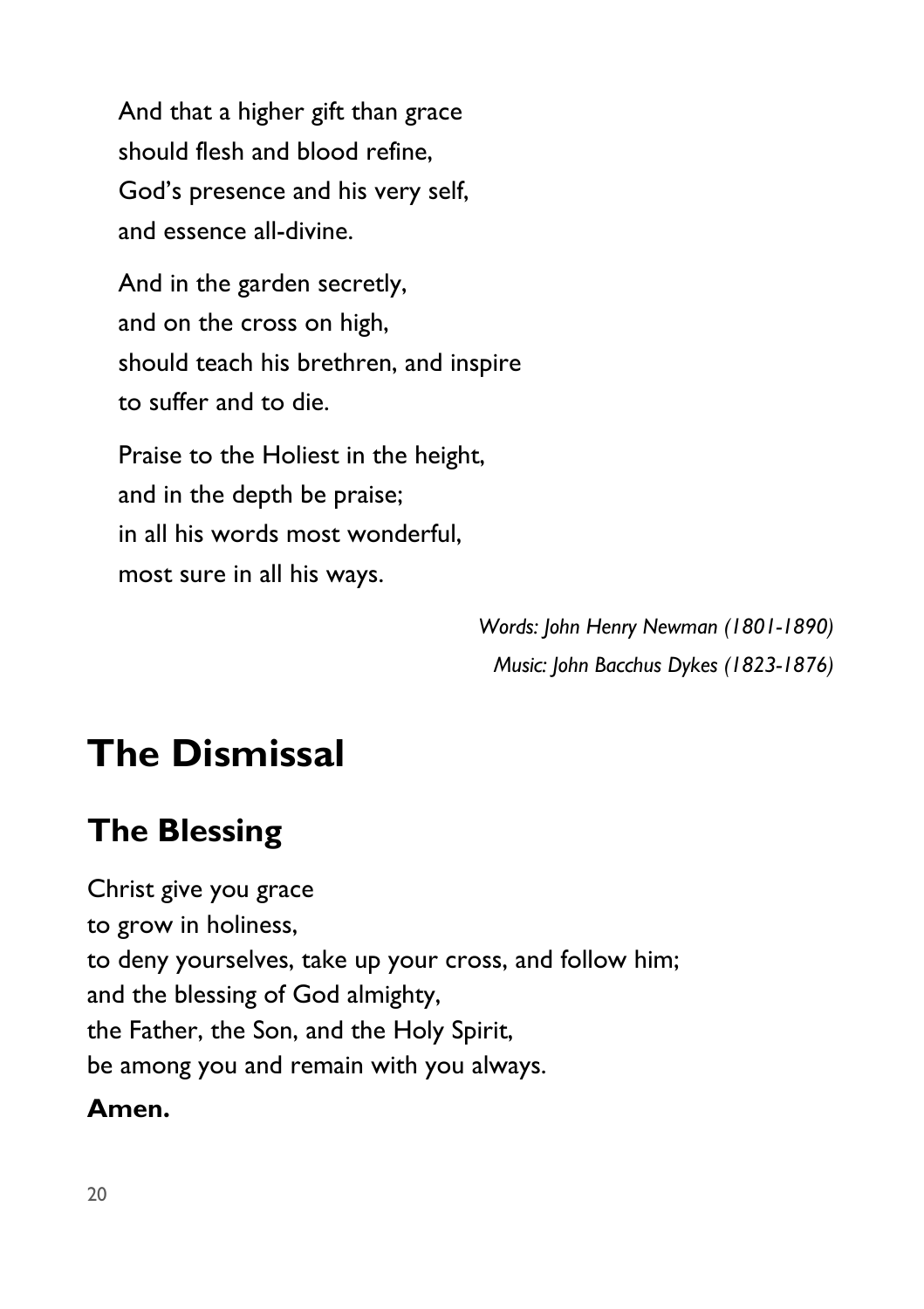### **The Dismissal**

Go in the peace of Christ.

#### **Thanks be to God.**